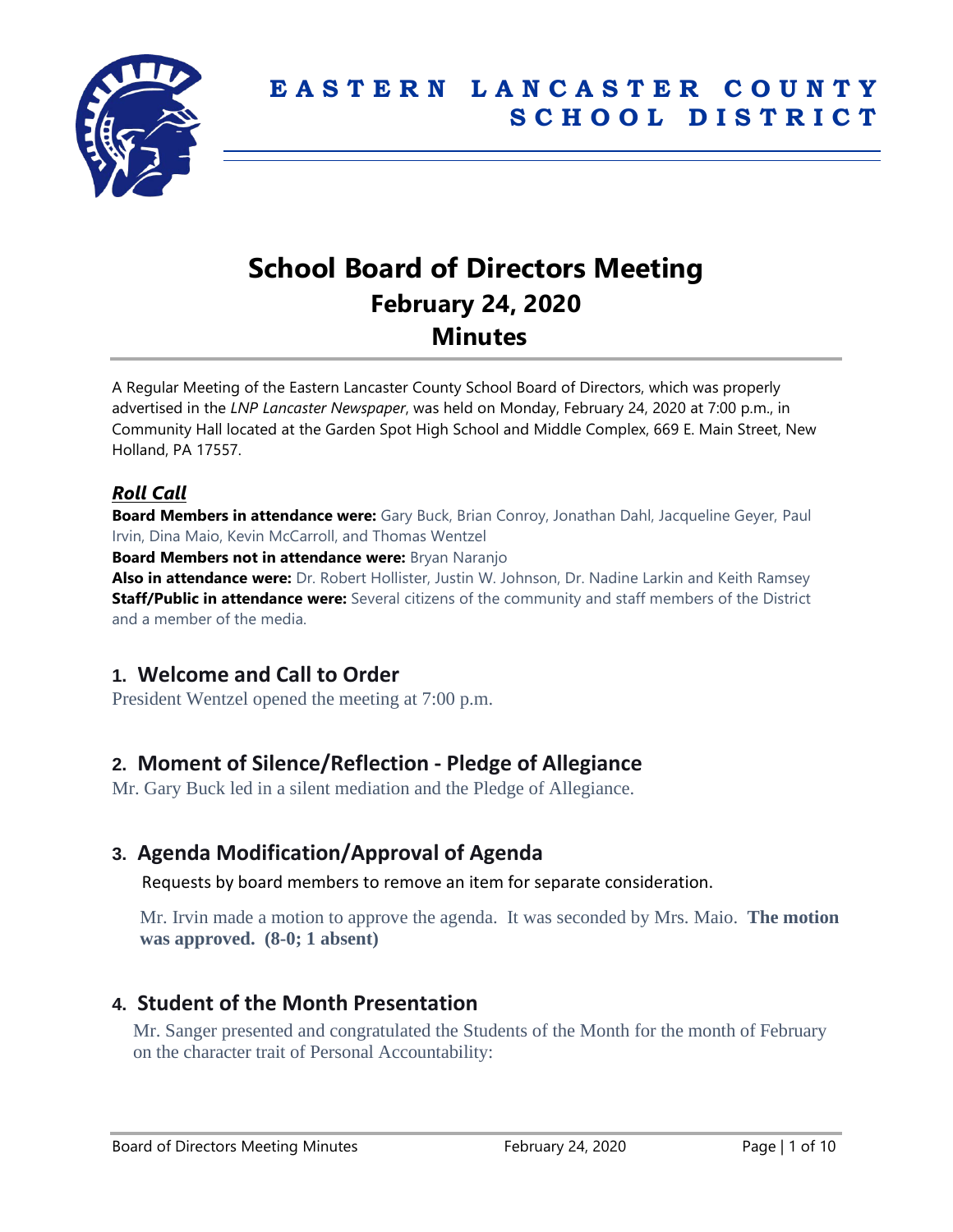Grade 12: Rosaleen Witwer, East Earl, PA, with parents Mr. & Mrs. John and Tamara Hoffman Grade 11: Hannah Hoffman, East Earl, PA, with parents, Mr. & Mrs. Brian and Cindy Tutlo Grade 10: Kaitlyn Witak, Unable to Attend Grade 9: Sarah Babb, Unable to Attend

Dr. Hollister congratulated and thanked the students and their families.

# **5. Special Presentation - CNH Industrial Foundation Board**

Dr. Hollister introduced Mr. Timothy Smith and Ms. Molly Rogers from CNH Industrial Foundation Board who presented Mr. Joseph Steinmacher, Michael Stitzer, and Mr. Mark Kauffman of the Garden Spot High School Technology Education Department with a check in the amount of \$14,000 to purchase a laser cutter for the Technology Ed classroom.

Dr. Hollister thanked CNH Industrial for their many partnerships with the School District.

# **6. Citizens of the District Comments**

At this time we will invite public (Citizens of the District) comment on any topic that is within the Board's jurisdiction. Please also note that the public is invited to attend our Committee Meetings where much of the discussion and deliberation of agenda topics is conducted. (Committee Meetings are held in the Community Hall at the Garden Spot Complex at 7 p.m. on the second Monday of the month.)

#### Deb Reimers, New Holland, PA

Ms. Reimers thanked the Board and updated the Board on the Release Time program at the New Holland Elementary School. She said a prayer and congratulated students of the month.

#### Nate Musselman, New Holland, PA

Mr. Musselman thanked the Board for proceeding with the Athletic facilities renovation and presented his concerns and opinions on the issues with the High School Gym Floor.

#### Jesse Weaver, New Hollnad, PA

Mr. Weaver presented his concerns and opinions on the issues with the High School Gym Floor.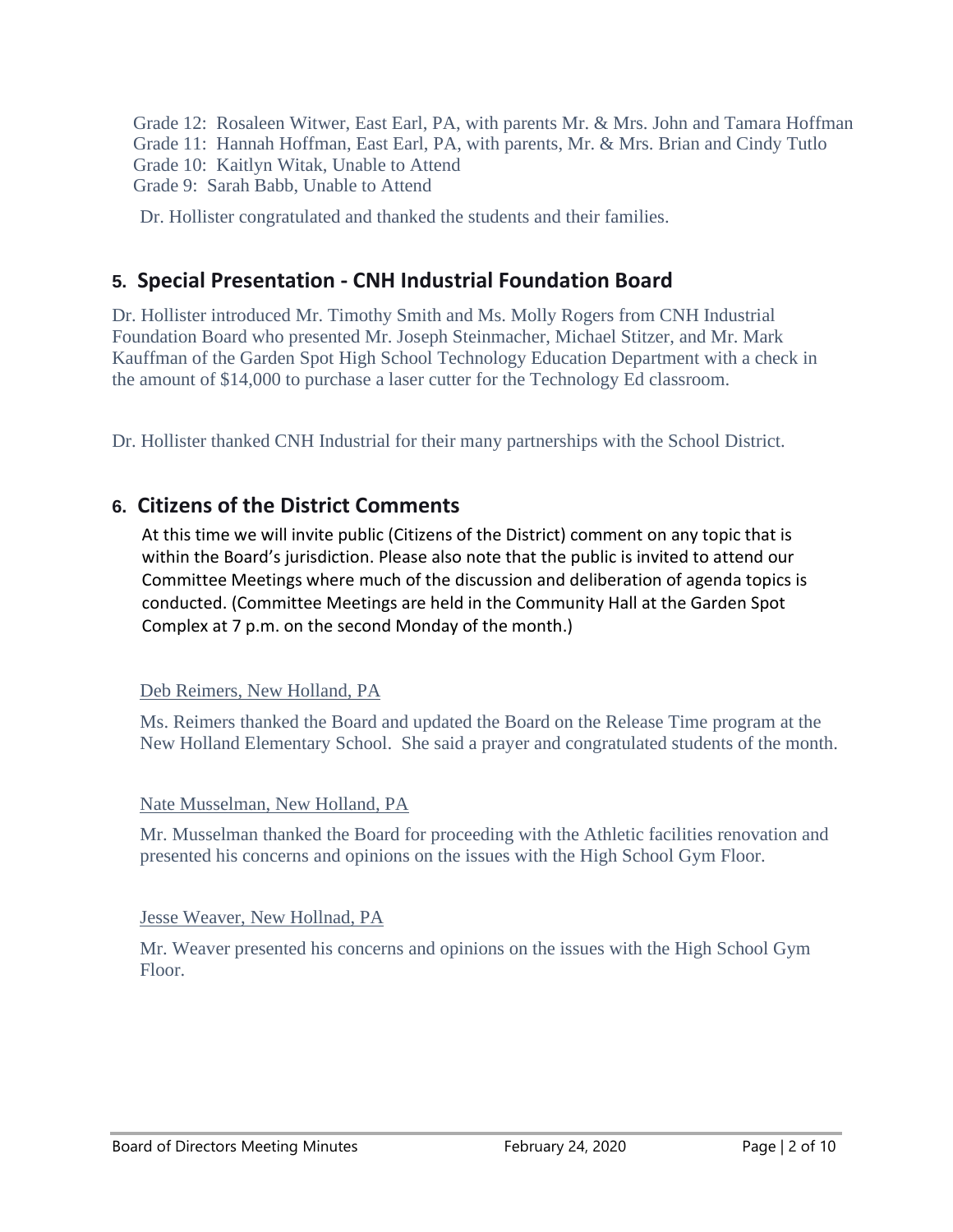#### Janelle Musselman, New Holland, PA

Mrs. Musselman thanked the Board for their time and what they do for the families and students. She also presented her concerns and opinions on the issues with the High School Gym Floor.

#### Ben Rutt, New Holland, PA

Mr. Rutt presented his concerns and opinions on the issues with the High School Gym Floor.

#### Andy Tibbins, New Holland, PA

Mr. Tibbins thanked the Board for proceeding with the Athletic facilities renovation and presented his concerns and opinions on the issues with the High School Gym Floor and Athletic fields.

### **7. Consent Agenda**

Items listed under the Consent Agenda section of our Board Meeting Agenda are considered to be routine and are acted on by the Board in one motion. There is no Board discussion of these items individually prior to the Board vote unless a member of the Board requests that a specific item be removed from the Consent Agenda. Requests to remove an item from the Consent Agenda will be accepted at agenda section 3. Agenda Modification/Approval of Agenda. (Requests to remove an item for separate consideration). Items Removed from the Consent Agenda will be moved to agenda section "Action Items."

Dr. Hollister introduced, Melissa Martin as the new Interim Assistant Principal for Blue Ball and New Holland Elementary.

Mr. Irvin made a motion to approve the consent agenda report. It was seconded by Mr. Conroy. **The motion was approved. (8-0; 1 absent)**

- **a. Approval of Minutes**
- **b. Treasurer's Report**
- **c. Approve Personnel Report**
- **d. Bills Paid**
- **e. Cafeteria Fund Treasurer's Report**
- **f. Investments**
- **g. Student Activity Account**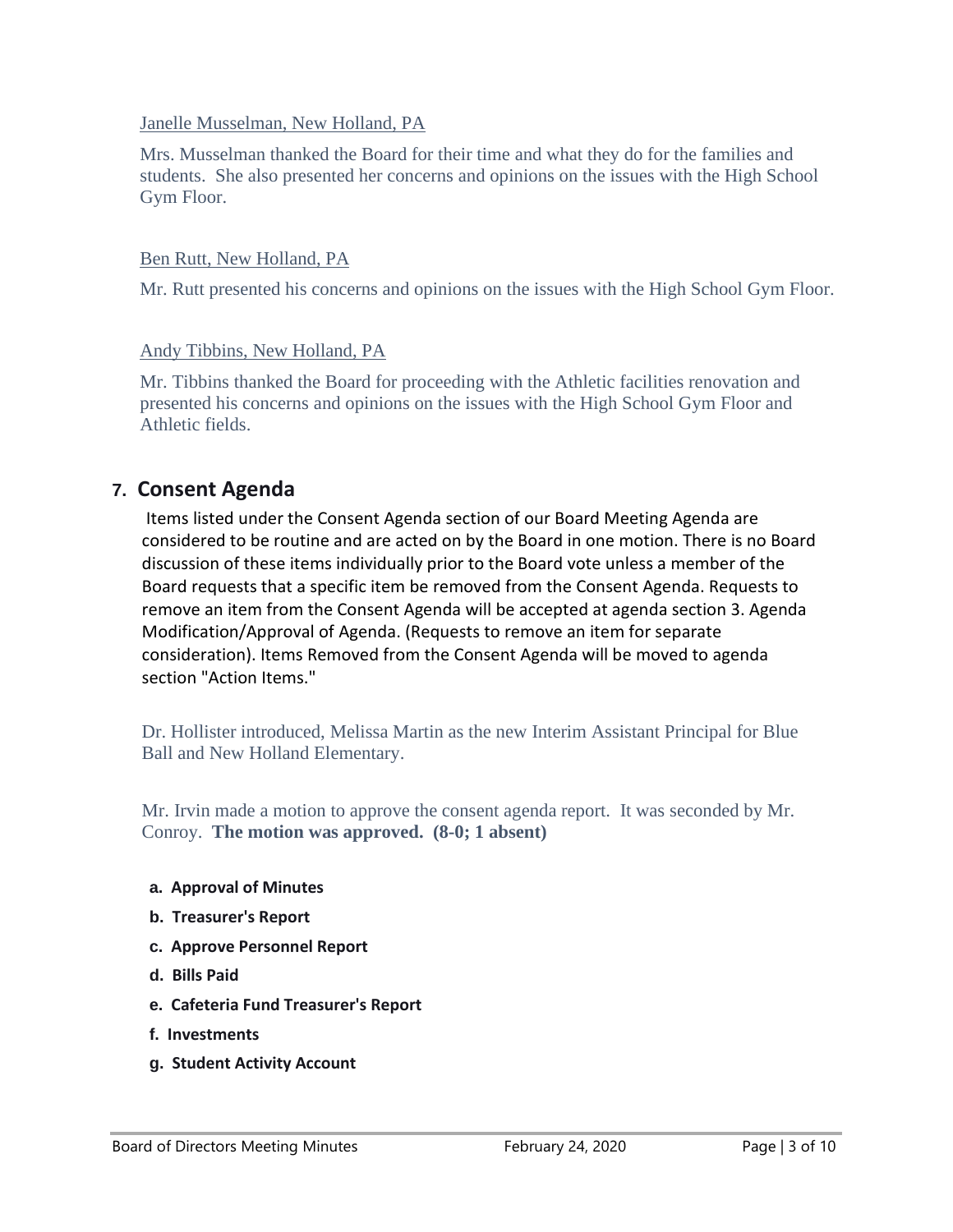#### **h. Approve Budgetary Transfers**

#### **i. Action Item - New Courses 2020-2021 School Year**

#### **Computer Science Pathway@Secondary Level**

*AP Computer Science Principles* - An introductory college-level computing course. Learners cultivate their understanding of computer science through working with data, collaborating to solve problems, and developing computer programs as they explore concept like creativity, abstraction, data and information, algorithms, programming, the internet , and the global impact of computing.

*CS2: Intermediate Programming* - \*\*This is a pilot course we have been accepted to run through Carnegie Mellon University. As it is a pilot being developed for next year, much of the Scope and Sequence is still in development. The detailed units will be forthcoming as they are developed by Carnegie Mellon. The CS2 curriculum is designed for learners who have completed the CS1 course currently being run. This course builds on the CS1 foundation, covering some additional programming and CS topics (such as sets and maps), and then applying and extending computational problem-solving skills in a variety of application areas. Units will apply computation to areas, such as art, science, music, math, data analysis and visualization, simulations, game design, web applications, security, machine learning and artificial intelligence, and more. The sequencing and duration of the units will be flexible, allowing learners to customize the course to best suit their interests.

*Introduction to Game Design in Unity* - In this official course from Unity, learners will learn to Create with Code as they program their own exciting projects from scratch in C#. As they iterate with prototypes, tackle programming challenges, complete quizzes, and develop their own personal project, they will transform from an absolute beginner to a capable Unity developer. The course also introduces learners to creating virtual reality in Unity. The course utilizes a popular free plugin called VRTK to create a "Jump Start Your Car Battery" app prototype that focuses on getting started quickly into the world of VA/AR. By the end of the course they will also be ready to put their skills to the test on the Unity Certified User Programmer Exam. Most importantly, though when learners complete this course, they will have the confidence that they can Create with Code.

#### **Agriculture Courses**

*Agricultural Business Foundations (Grs. 9-12)* - Agricultural Business Foundations introduces learners to business management in agriculture. Mathematics, reading, and writing components are woven in the context of agriculture and learners will use the introductory skills and knowledge developed in this course throughout subsequent CASE courses. Throughout the course are practical and engaging activities, projects, and problems to develop and improve business and employability skills. Additionally, learners investigate and develop viable business plans in order to solve local problems. The business plan ideas are communicated to learner peers and members of the professional community.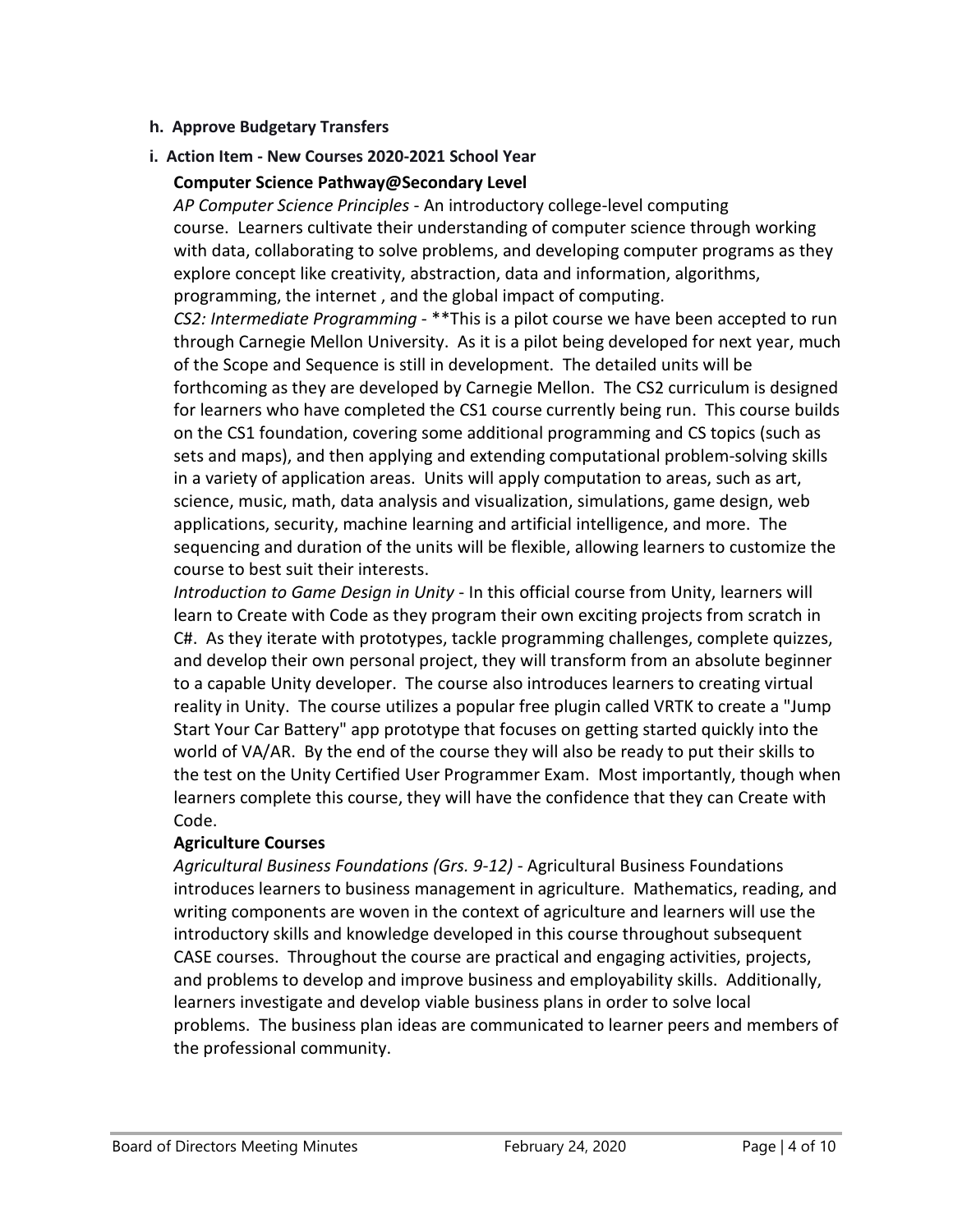*Introduction to Agriculture, Food, and Natural Resources (Grs. 7-8)* - Introduction to Agriculture, Food, and Natural Resources introduces learners to agricultural opportunities and the pathways of study in agriculture. Science, mathematics, reading, and writing components are woven in the context of agriculture and learners will use the introductory skills and knowledge developed in this course throughout the CASE curriculum. The course is structured to enable all learners to experience an overview of the fields of agricultural science and natural resources so that learners may continue through a sequence of courses through high school. Learners explore career and postsecondary opportunities in each area of the course.

*Small Animal Care and Management (Grs. 10-12)* - This course is for learners who want to learn about the small and companion animal industry and related careers. Animals discussed include dogs, cats, rabbits, small rodents, amphibians, reptiles, fish and birds. Learners will also learn about topics such as small animal nutrition and digestion, diseases, animal care, safety, anatomy and physiology. Learners will be required to care for and manage the department rabbit project. Learners will also be required to have a semester long project that will act as 50% of their final grade, and learners are expected to be involved in FFA related activities.

#### **Science Course**

*Honors Science Research and Competition* - Honors Science Research and Competition is a rigorous science elective focused on research methods and application of scientific reasoning to local competitions. Participation in the local Science Olympiad Invitational and the regional Science Olympiad competition at Millersville University is mandatory. Science Olympiad requires learners to invest a significant amount of time preparing for their events (studying for highly competitive content tests on specific topics and/or building and testing hands-on projects). Learners should expect to teach themselves and become a self-directed expert on their individual events. Due to the highly selfdirected nature of these events, learners must obtain a teacher recommendation (verifying the learner's ability to work independently) to enroll in the class. This course runs in the fall semester, but grades will be held until the Science Olympiad competition in the Spring. The second major component of the course is a personalized research project. Learners will review relevant scientific literature, design an original experiment, record data precisely and accurately, analyze data and present their findings appropriately. This research project may qualify the learner to compete in local science fairs depending on the area of research.

#### **Humanities Courses**

*Video Broadcasting GSMS* - The purpose of the broadcasting course is for learners to learn the skills and techniques involved in the production of actual television programming. While this includes learning to operate the equipment involved, it more importantly centers on the writing of workable scripts, the coordination of personnel into an effective collaborative team and the incorporation of the script with personnel to produce a quality television program. Learners will also experience the different roles and responsibilities associated with a working Media Studio.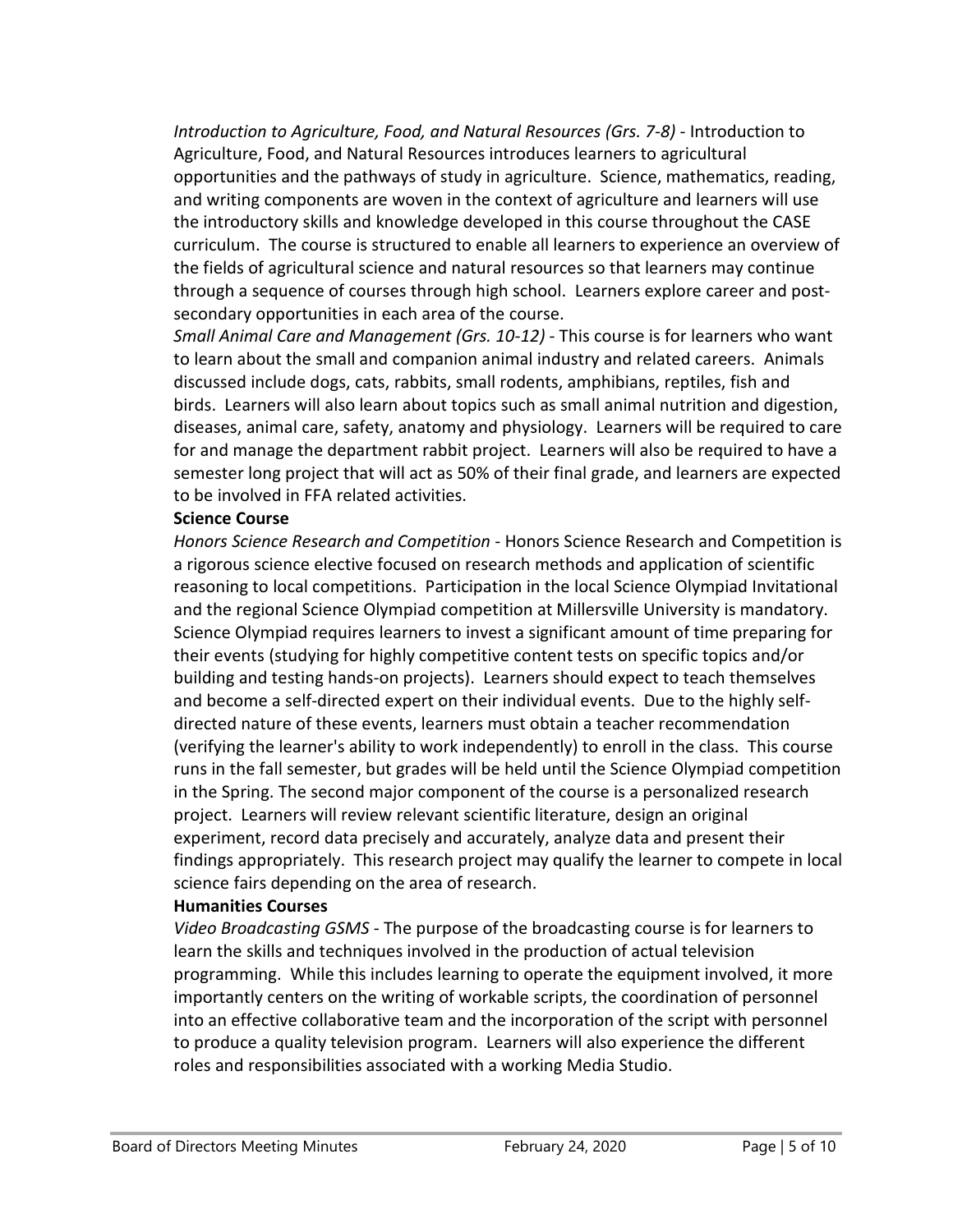#### *MCL Academy Visual Arts Courses GSMS*:

- Foundations of Art This course is the academy level course that each middle school learners would participate in to fulfill on visual arts course expectations. This course introduces learners to four major units in visual arts - Intro to Drawing, Color Theory, Ceramics, 3-D Design
- Foundations of Art II This course builds on the Foundations of Art units and includes units in observational drawing, color theory, ceramics, and 2-D design.
- Advanced Academy Art A truly learner driven learning experience where learners exploring visual arts as a pathway choice will use a variety of materials to create original works of art, establishing a concentration (theme) through the 9 week course. Learners will be encouraged to explore materials and process from STEAM areas, write artists statements about the concentration, and design and participate in an ACADEMY Art Exhibit at the end of the course.

*Team Games GSMS* - This course will offer traditional, competitive team games as an elective for 8th grade PE. Games include football, basketball, whiffle ball, team handball, soccer, speed ball, floor hockey and ultimate Frisbee.

*Net Games and Life-Long Fitness GSMS* - The purpose of this elective is to provide an alternative for learners who desire physical activity, but not in the traditional games of football, soccer, basketball and similar games where physical contact may become an issue. This course seeks to promote lifelong health and fitness thru use of the fitness center; teaching fitness programming as well as skills which would translate into a traditional health club setting beyond high school The net game component seeks to provide learners activity thru volleyball, ping pong, badminton and pickelball; activities appropriate for learners, as well as, lifelong health and activity as adults. *Creative Movement (Grs. 10-12)* - Creative movement is designed to provide learners with a positive experience in yoga, dance, fitness, body weight strength training, and stress management. Participation in this course will develop skills to make healthier lifestyle choices, increase sense of body awareness and its movements, build confidence, develop higher levels of fitness, practice stress reduction techniques, and learn basic elements of the creative process of the arts through dance and fitness movements. All activities will requires learners to exhibit responsible personal and social behavior that respects self and others. Learners will learn the value of physical activity for health, enjoyment, challenge, self-expression and/or social interaction. Activities may include but are not limited to yoga, Pilates, line dancing, modern dance, ballroom dancing, hip hop, Zumba, TRS bands, resistance bands, plyometrics, kickboxing, HIIT, strength training, martial arts, progressive relaxation, mindfulness, mediation, mental imagery, 4-7-8 breathing, square breathing. This course may include a field trip to deepen learning and develop an appreciation of experiences learned in class.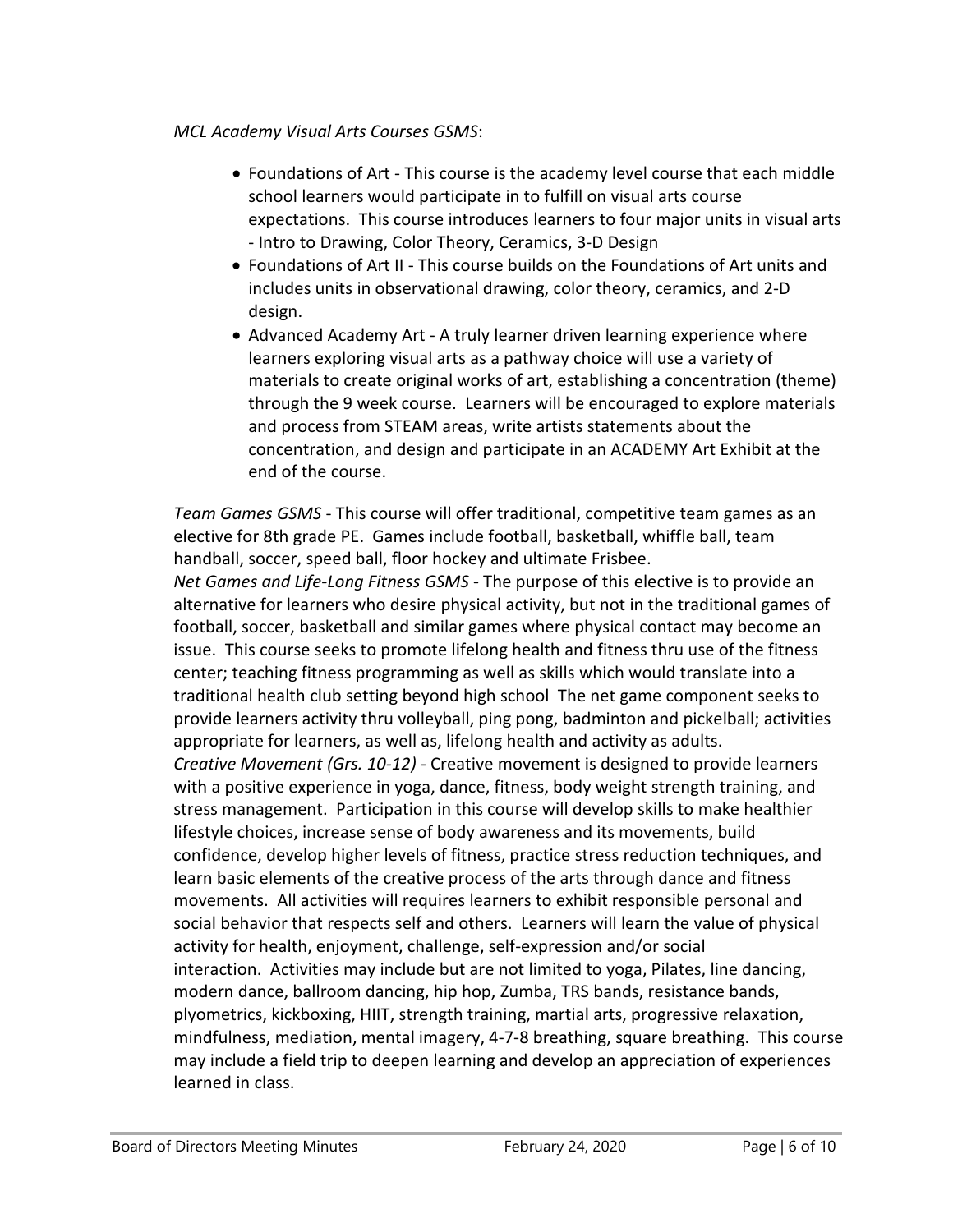*Net and Racquet Sports (Grs. 10-12)* - Net and Racquet Sports focuses on physical fitness through personal fitness assessment and individual goal setting. Learners will actively engage in a multitude of activities while focusing on improvement of motor skills, application of game strategies and enhancement of group interaction. In addition, learners will strive to improve both health- and skill-related elements of fitness through activity. Learners will have the opportunity to choose activities that support the achievement of their fitness goals and promote lifelong participation in activity. Activities offered include but are not limited to: Volleyball, Tennis, Badminton, Racquetball, Pickle ball and Table Tennis.

*Team Sports (Grs. 10-12)* - Team Sports focuses on physical fitness through personal fitness assessment and individual goal setting. Learners will actively engage in a multitude of activities while focusing on improvement of motor skills, application of game strategies and enhancement of group interaction. In addition, learners will strive to improve both health- and skill-related elements of fitness through activity. Learners will have the opportunity to choose activities that support the achievement of their fitness goals and promote lifelong participation in activity. Activities offered include but are not limited to: Football, Softball, Basketball, Soccer, Floor Hockey, Team Handball, Trackball, and Ultimate Frisbee.

*Adventure Education (Grs. 10-12)* - This course is geared towards learners who enjoy adventure-based physical activities. Learners will show competence in a variety of activities through application of knowledge, strategies, and tactics in each adventurebased activity. Learner participation in required activities will help learners maintain health enhancing levels of physical fitness. All activities will require learners to exhibit responsible personal and social behavior that respects self and others. Learners will learn the value of physical activity for health, enjoyment, challenge, self-expression and/or social interaction. Activities may include but are not limited to team building, fitness activities, biking, hiking, climbing, archery fishing, kayaking, and camping. Some activities may not be offered every quarter depending on weather and/or availability. This course may include a field trip to experience certain adventure activities that are not available on campus.

### **8. Action Items**

Items Removed from Consent Agenda for Separate Consideration.

### **9. Reports**

#### **a. Lancaster County Tax Collection Bureau**

Mr. Ramsey indicated that he had no report and that the next LCTCB meeting would occur on March  $11<sup>th</sup>$ .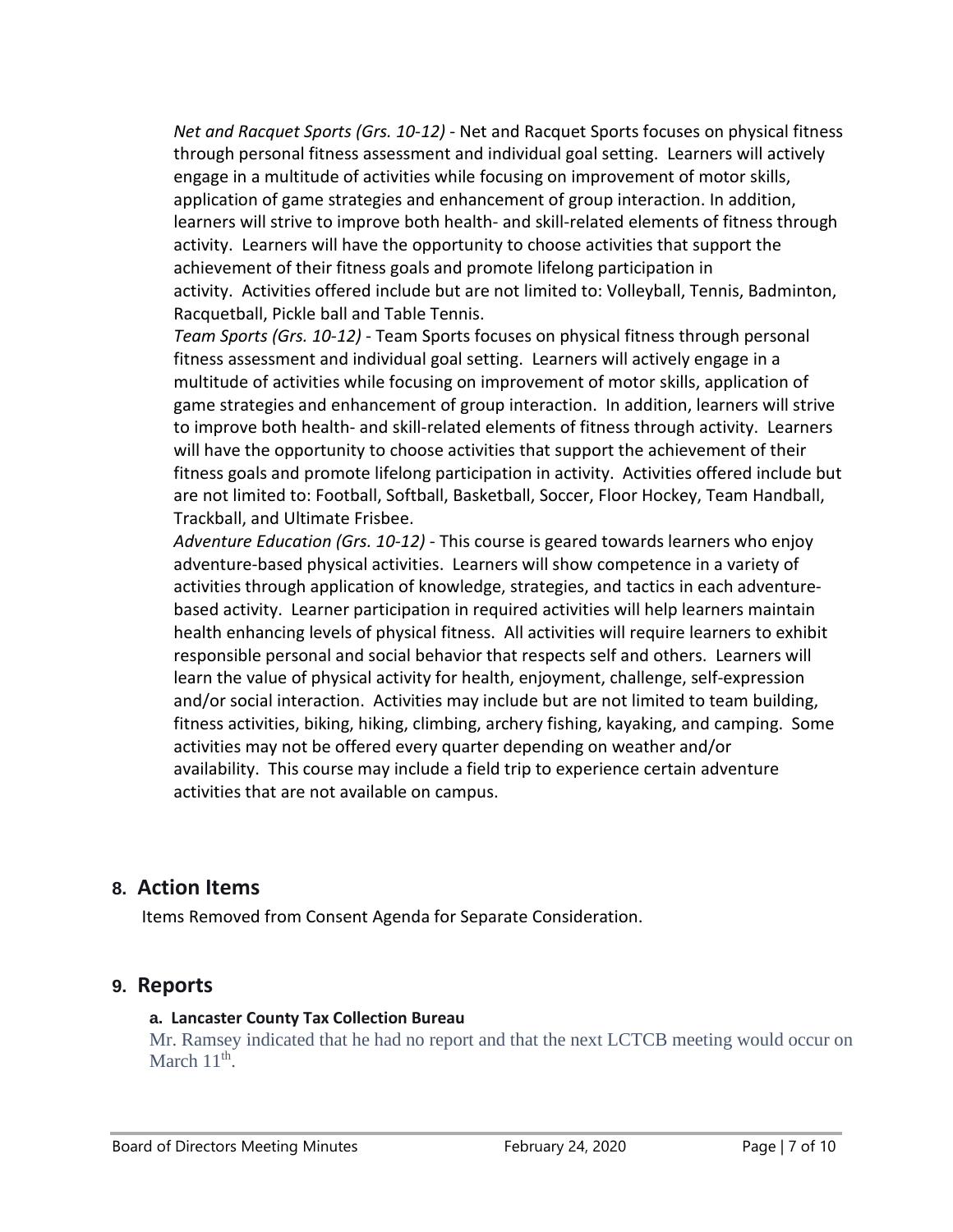#### **b. Lancaster-Lebanon IU13**

Mr. Irvin reported on the February  $12<sup>th</sup>$  IU Board meeting and shared several highlights from the board meeting report: He reported the that IU Board had met prior to their meeting for a budget work session. He noted that the Board would receive this information in the near future. Mr. Irvin also reported that the IU13 Board approved \$12,340,046.65 in disbursements and approved new or addition to service contracts for Business Services, Early Childhood & Special Education Services, Instructional & Technology Services, and Human Resource Services. There were seven (7) resignations, one (1) termination, eight (8) retirements, thirtyfive (35) new hires, thirty-one (31) changes in position or salaries, and three (3) leaves of absences. He also distributed to the Board copies of the Helping Districts, Helping Students newsletter.

#### **c. Lancaster CTC**

Mrs. Maio indicated that she had no report. The next LCCTC meeting would be held that Thursday.

#### **d. Legislative**

Mr. Wentzel reported on the Legislative Breakfast with Senator Aument. He also reported on the Budget, radon testing discussion, and Charter School reform.

# **10. Superintendent's Report**

Dr. Hollister reported on several student activities including the Junior Achievement event at Garden Spot Middle School and the upcoming Financial Reality Fair at Garden Spot High School. He also reported on several student successes:

Lancaster CTC SkillsUSA District Competition Results 2nd Place Cabinetmaking - Tyler Stauffer 4th Place Cabinetmaking - Dylan Zimmerman

Governor's STEM Regional Competition 1st Place Team - Will Culbert, Andrew Horst, Danya Rose, Ryan Troop, & Allison Zimmerman

TSA Regional Conference for Garden Spot High School 3rd place in Board Game Design - Jack Bruggeman, Ryan Troop, & Easton Kaufman

3rd place in On Demand Video - Jack Bruggeman, JarrettMeisner, Ella Pereyaslov, Dan Serdy, Ryan Troop, & Easton Kaufman

6th place in On Demand Video - Maggie Bauer, Josh Martin, Adam Chernovsky, Aiden Durante, Jalynn Graybill, & Brian Santiz-Mendez

2nd place in Structural Design & Engineering Max Chapin & Ani Kulkarni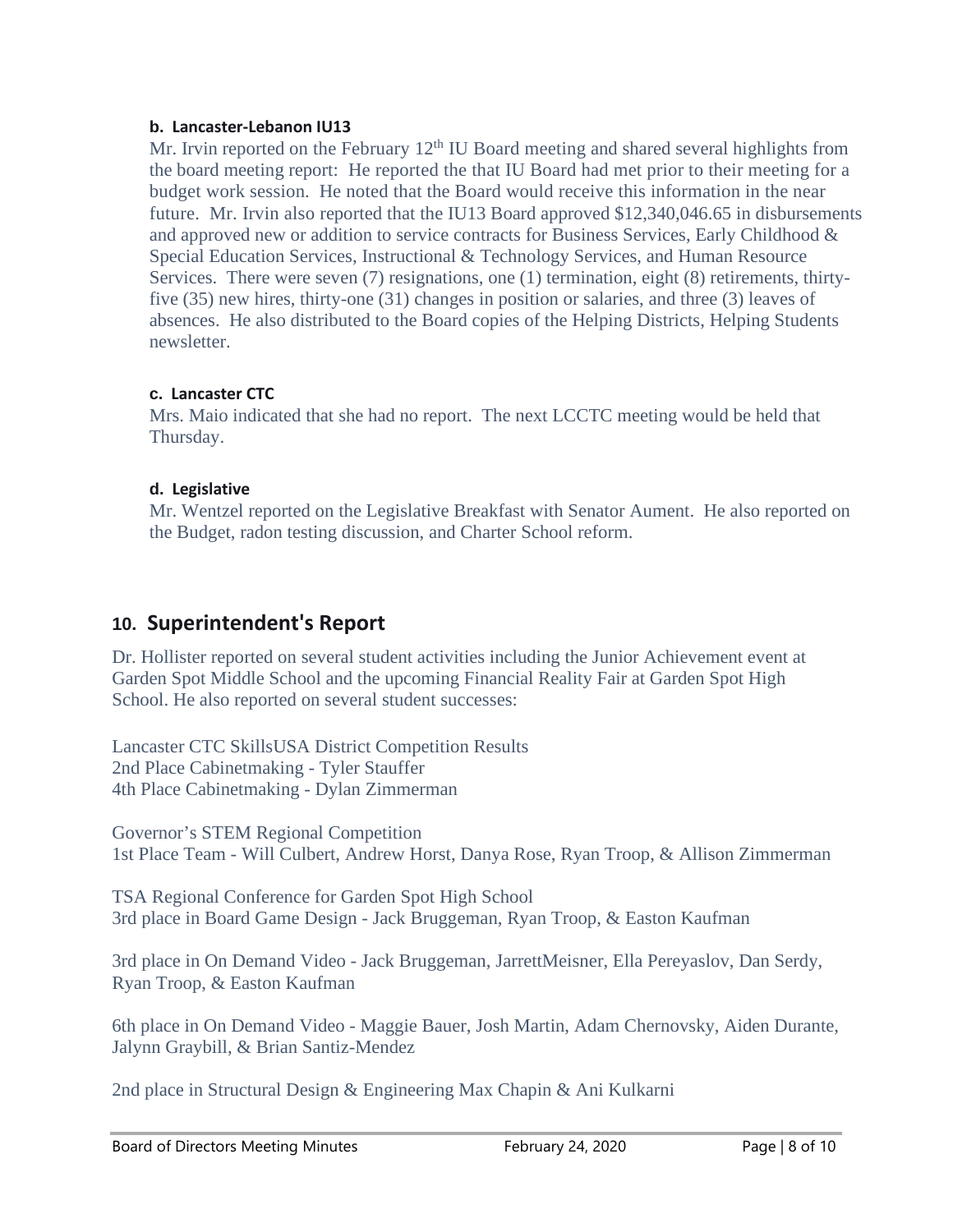9th place in Technology Bowl - Jack Bruggeman, Ella Pereyaslov, & Ani Kulkarni

5th place in Technology Problem Solving - Max Chapin & Ani Kulkarni

2nd place in Webmaster - Josh Martin, Adam Chernovsky, Aiden Durante, & Brian Santiz-Mendez

4th place in Safety Illustration - Max Chapin

TSA Regional Conference for Garden Spot Middle School Dragster 8th Place - Ella Wilson 10th Place - Katelyn Davis 11th Place - Zach Delgado

Problem Solving 1st Place - Zach Delgado & Brendon Ortiz 5th Place - Katelyn Davis & Ella Wilson 7th Place - Carter Ulrich & Abhirup Kulkarmi

Website Design 1st Place - Katelyn Davis, Ella Wilson, & Emily Maldonado

Digital Video Challenge 3rd Place - Katelyn Davis & Ella Wilson

**Snapshot** 1st Place - Carter Ulrich 2nd Place - Ella Wilson 3rd Place - Emily Maldonado

Technology Bowl - Written 5th Place - Abhirup Kulkarni 6th Place - Katelyn Davis

Dr. Hollister congratulated all the learners and teachers.

Dr. Hollister also reported on the Lanco Learning Summit held at the Garden Spot Secondary Campus hosting Conestoga Valley and Ephrata Area School Districts and thanked everyone involved in the planning.

### **11. Announcements**

President Wentzel noted that the March Boarding meetings schedule would return to normal with the Committee of the Whole meeting held on March 9<sup>th</sup> and Board meeting held on March 16<sup>th</sup>.